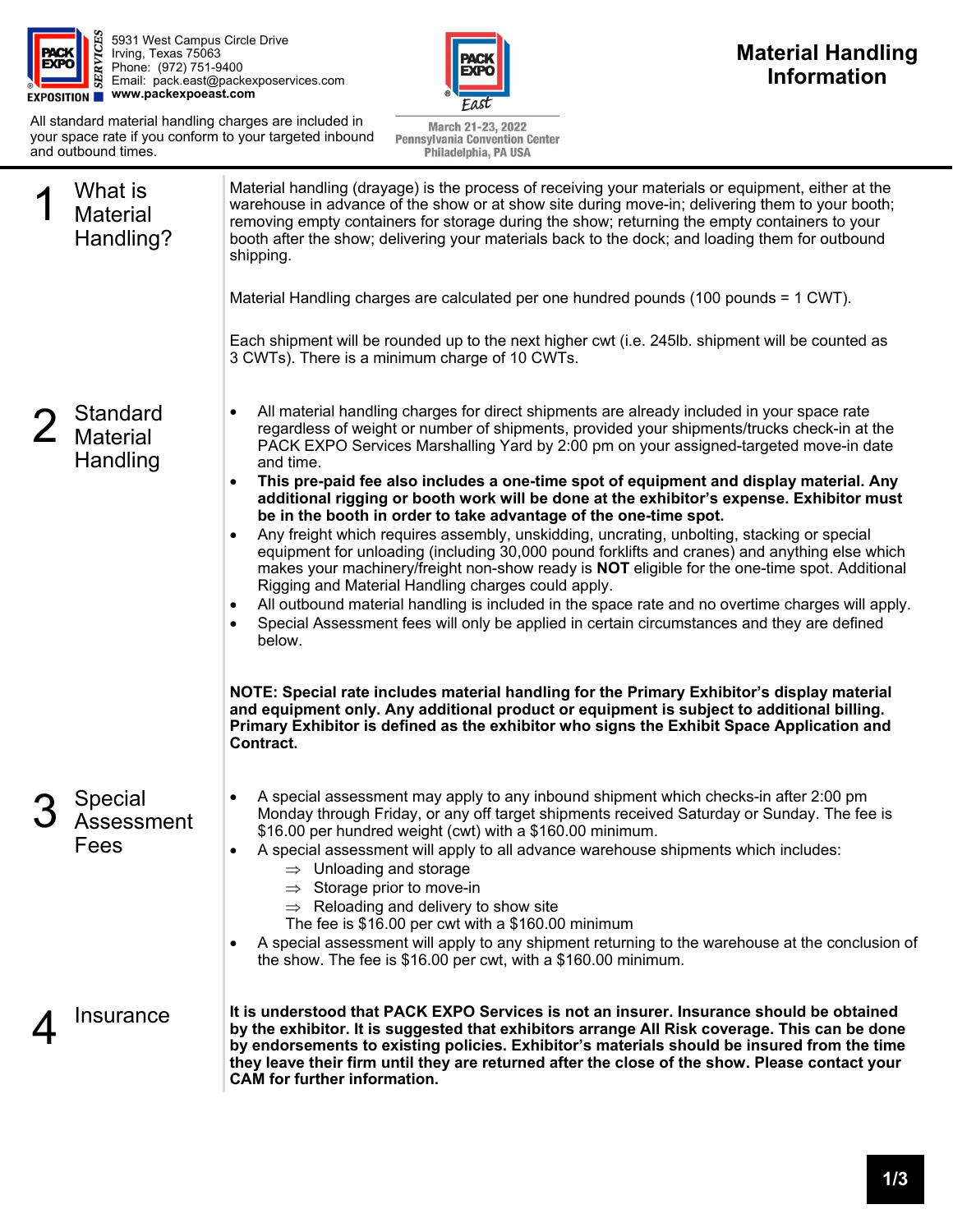

5931 West Campus Circle Drive Irving, Texas 75063 Phone: (972) 751-9400 Email: pack.east@packexposervices.com **EXPOSITION WWW.packexpoeast.com** 



March 21-23, 2022 **Pennsylvania Convention Center** Philadelphia, PA USA